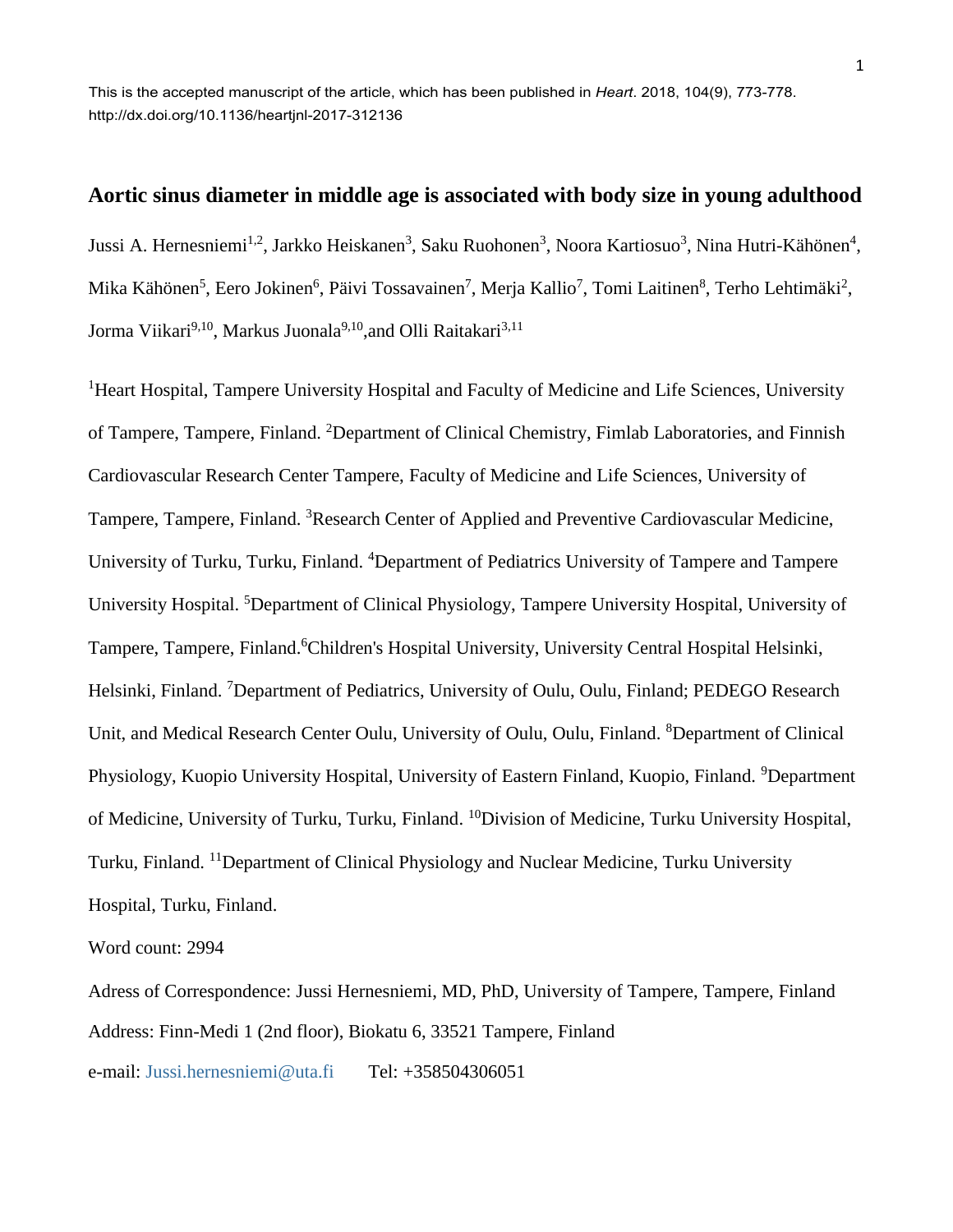## **Abstract**

**Objective**—Aortic sinus dilatation can lead to aortic valve regurgitation or even aortic dissection. Our objective was to examine the association between body surface area (BSA) measures from childhood to middle age and aortic sinus diameter in middle age. Understanding the relation of these two clarifies how aortic size is normally determined.

**Methods**—Cardiovascular Risk in Young Finns Study is a longitudinal study with follow-up of over 31 years (1980-2011). The study comprises information of body composition from multiple time points of 1,950 subjects with cardiac ultrasound measurements made in 2011. The association between BSA in different ages and aortic sinus diameter in middle age was analyzed by linear regression modeling adjusted with age, sex and diastolic blood pressure. Missing BSA values were derived for each life year (ages 3-33) from subject-specific curves for body weight and height estimated from longitudinal measurements using mixed model regression splines.

**Results**—BSA estimates in early twenties are most strongly associated with aortic sinus diameter in middle age. Top association was observed at age 23 years with one SD increase in estimated BSA corresponding to 1.04mm (0.87-1.21mm) increase in aortic diameter. Increase in body weight beyond early twenties does not associate with aortic sinus diameter and the association between middle age BSA and aortic size is substantially weaker (0.74mm increase [0.58-0.89mm]). These results were confirmed in a subpopulation using only measured data.

**Conclusion**—The association between aortic sinus diameter and BSA is stronger when considering BSA in young-adulthood compared to BSA in middle age.

**Keywords:** Ascending aorta, Body size, Dilatation, Echocardiography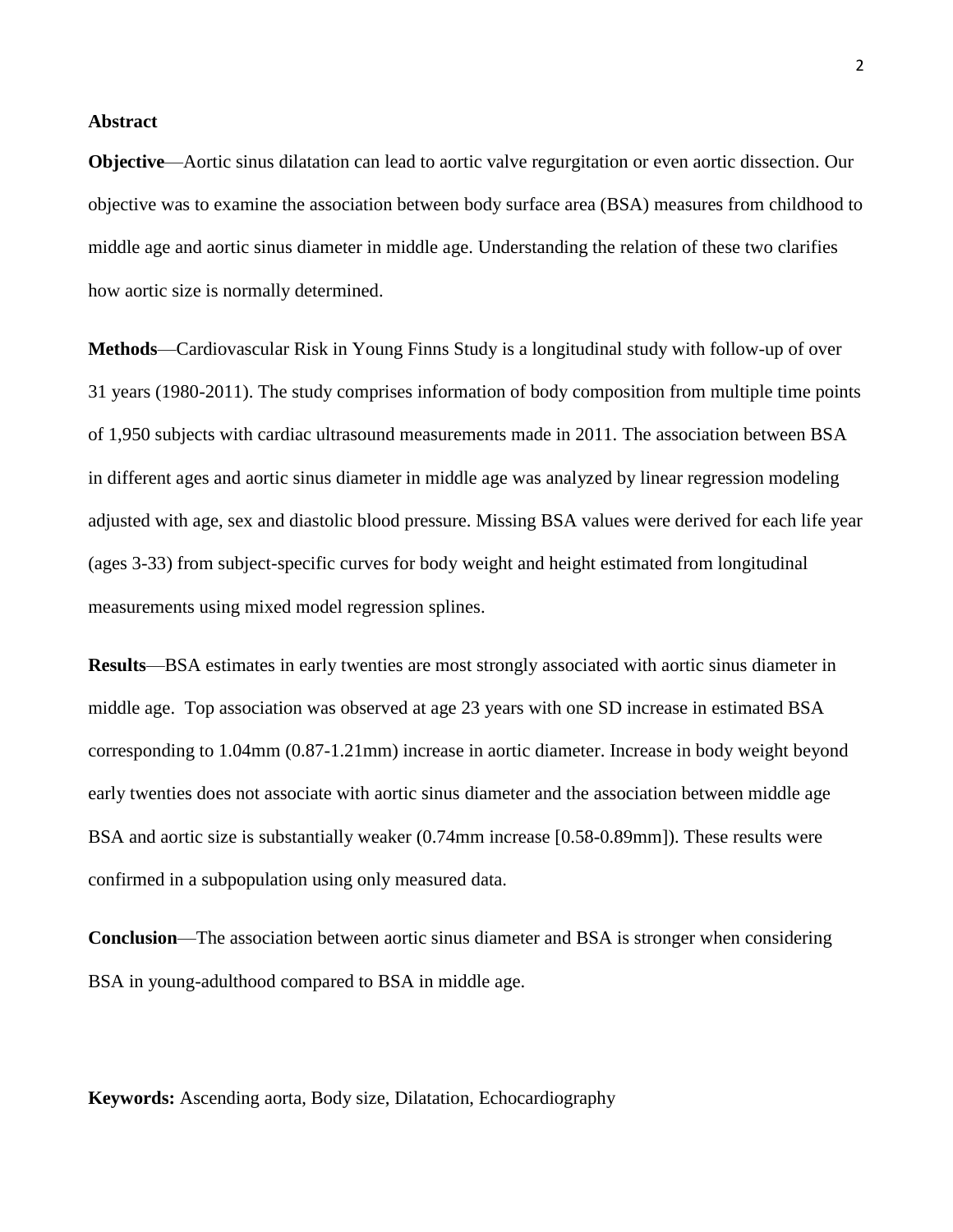## **Key questions**

#### **What is already known about the subject?**

Body surface area (BSA) along with age and sex is one of the most significant determinants of aortic size measured at sinuses of Valsalva. Indexing aorta diameter to BSA can be used to evaluate normalcy in clinical work but previous research suggests that the association between aortic sinus diameter and BSA diminishes by age. This could affect negatively the evaluation of relative aortic size in older ages.

#### **What does this study add?**

This study shows that aortic sinus diameter is most strongly associated with BSA measured in early twenties. Subsequent changes in body weight (usually resulting in higher BSA by developing obesity) do not associate with aortic sinus diameter.

## **How might this add to clinical practice?**

The result of the present study suggests that BSA measured in the early twenties may be the best measure of body size to use when evaluating the aortic sinus diameter relative to body size. However, more research is needed to confirm that using early-life body size leads to better clinical outcomes.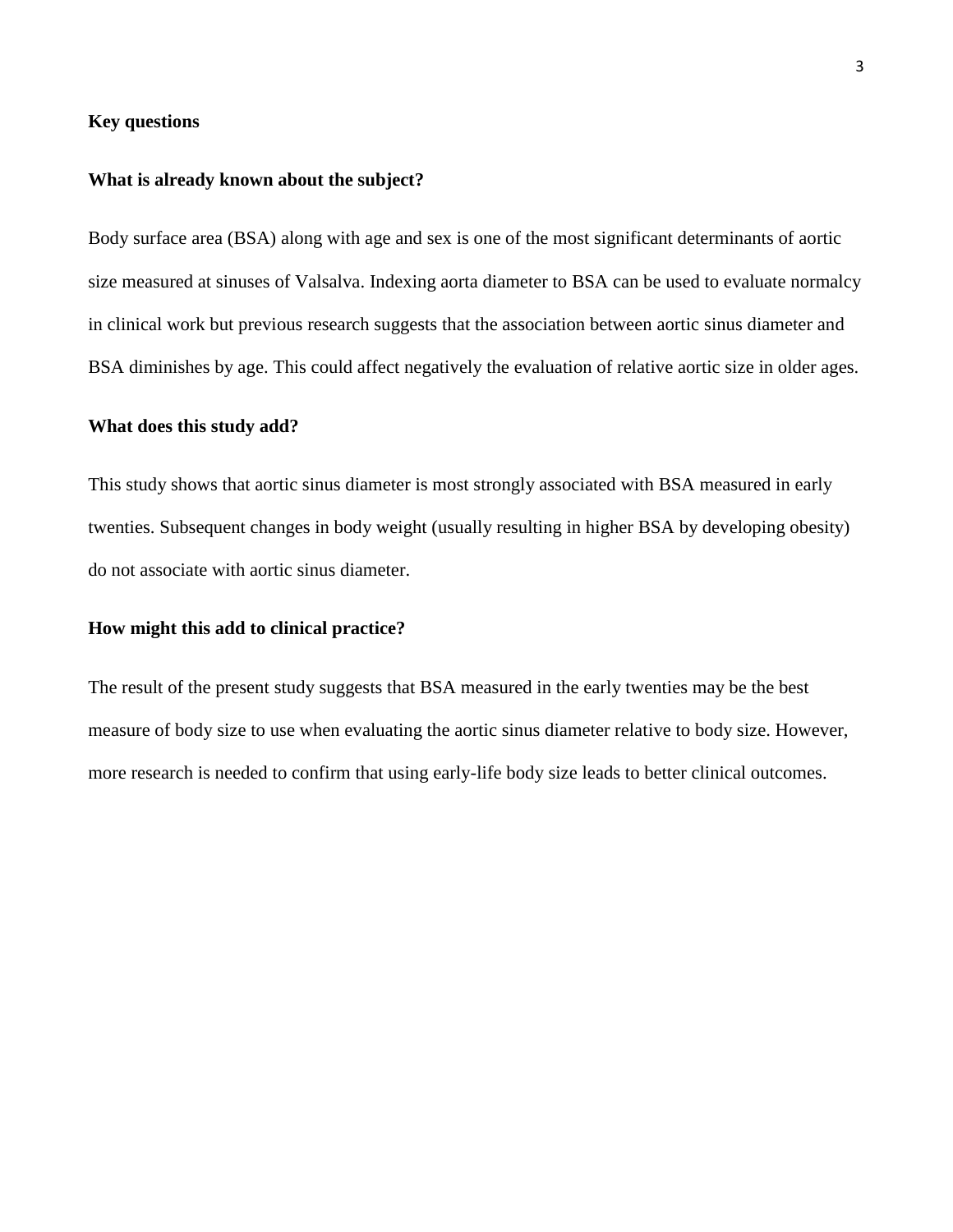#### **INTRODUCTION**

Dilatation of the proximal aorta, most often observed at Sinuses of Valsalva, can lead to aortic valve regurgitation and to aortic dissection even without coexisting aortic valve pathology or genetic connective tissue disorder [1-3]. Normally sex, age and body size estimated by body surface area (BSA) are the most significant determinants of aortic sinus diameter. According to current American and European guidelines an aortic size of approximately 1.9-2.0cm/m<sup>2</sup> indexed to BSA may be considered the upper limit of normal aortic size measured at sinuses of Valsalva [1,3,4].

Previous studies have shown that obesity and increased body height in childhood associate with increased left ventricular size and abdominal aortic size [5,6]. As the circulatory system develops parallel with body size during early life, it is plausible that the aortic sinus size of is also determined by body size in early life. Supporting this, aortic sinus size is strongly correlated with BSA among children but only moderately among middle aged population [7]. Most often aortic dilatation is suspected incidentally when performing transthoracic ultrasound in middle age or later. By then body weight has usually changed significantly from early life possibly interfering with the evaluation of normal aortic size in relation to BSA.

The purpose of this study is to analyze the effect of developing body size from childhood to middle age on the size of aortic sinuses measured in early middle age. Understanding the relation of these two can clarify the underlying mechanisms of aortic growth and help define the limits of normal aortic size. To address this question, we used the longitudinal data and cardiac ultrasound measurements of the ongoing Cardiovascular Risk in Young Finns Study [8].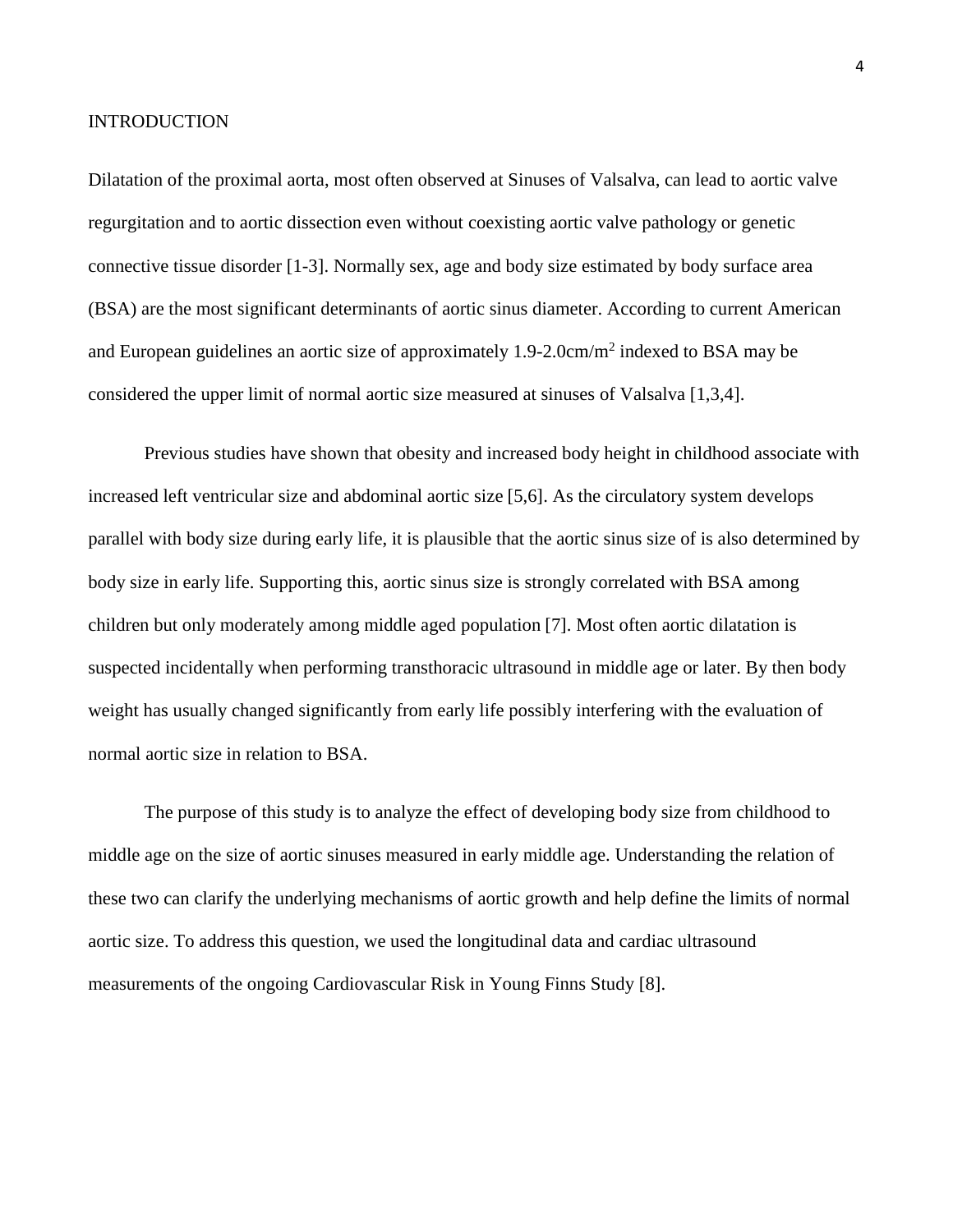#### **METHODS**

## **Study cohort**

The Cardiovascular Risk in Young Finns Study starter in 1980 with random recruitment of six age cohorts (3, 6, 9, 12, 15 and 18 years) from five predefined geographical areas using data from the national registry. Altogether 3,596 (83%) of the 4,320 invitees attended. Subsequent follow-ups were performed in three-year intervals until 1992, and additional follow-ups were organized in 2001, 2007 and 2011 [9] resulting in 31 years of follow-up. In 2011, transthoracic ultrasound was performed on 1,994 subjects. For the purpose of this study, full data set of aortic measurements with complete follow-up data of the studied factors is available from 1,950 subjects. A flow chart of the study including the measured factors in each follow-up is presented in Figure 1. Participants who were lost to follow-up between 1980 and 2011 were more often men than women  $(51\% \text{ vs. } 43\%, \text{ p} < 0.001)$  but there were no statistically significant (p<0.05) differences in baseline age, body mass index (BMI) or blood pressure values among men or women. During the follow-up, 93 of the original participants died with only 14.0% (n=13) of the deaths attributable to cardiovascular causes (none to aortic or valvular causes). Specific details of the methodology have been described earlier [8,9]. All study participants or their legal guardians if the participant was under 18 year of age, gave their written informed consent. Local ethics committees at all recruiting study centres have approved the study protocol

## **Cardiac ultrasound**

Transthoracic echocardiography was performed by a sonographer with Acuson Sequoia 512 (Acuson, Mountain View, CA) ultrasonography, using 3.5 MHz scanning frequency phased-array transducer at each study center. Aortic dimensions were obtained using standard M-mode images measuring the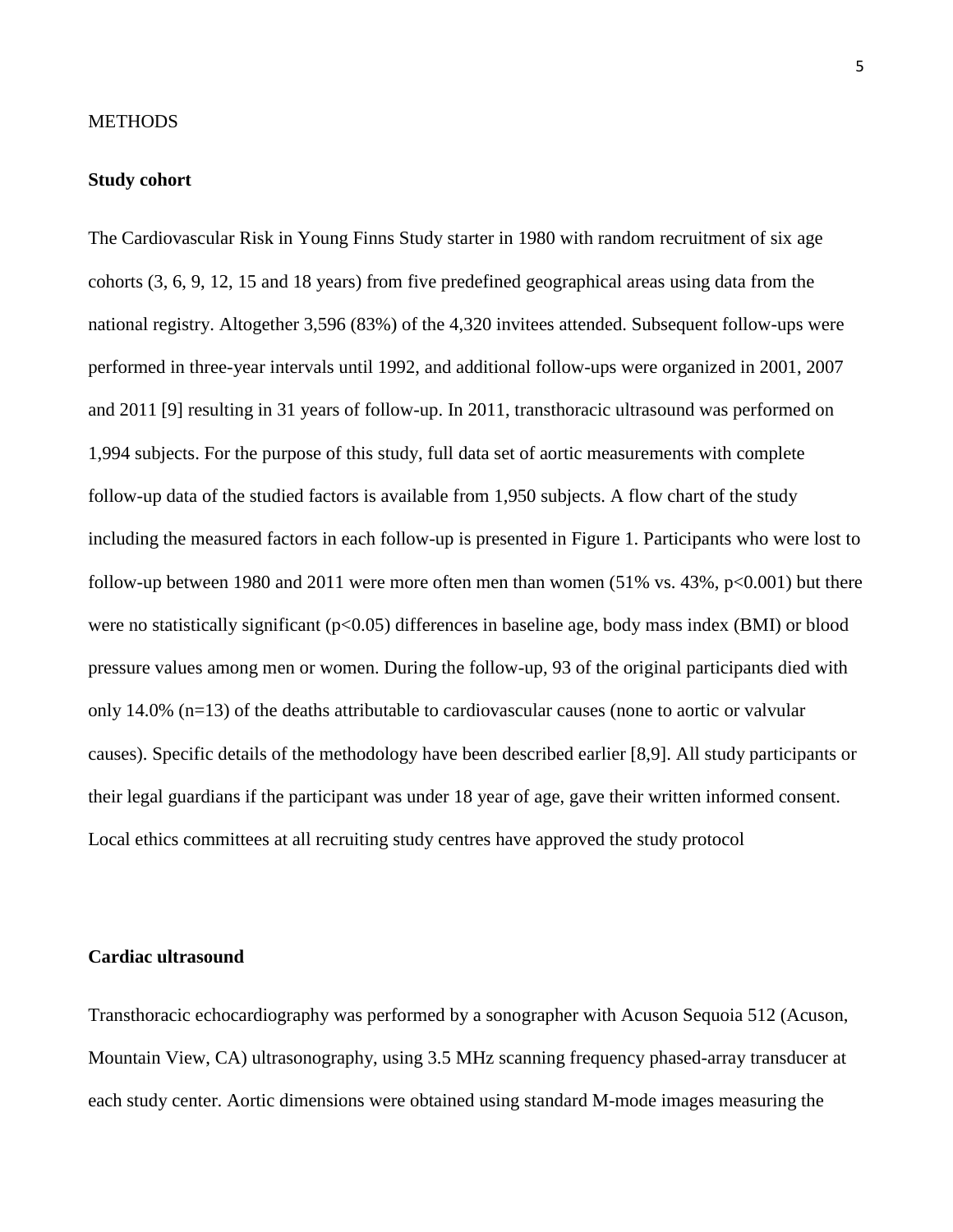distances from leading edge-to-edge diameter in end-diastole from long axis view. The analysis of the images was done by one observer using ComPACS 10.7.8 analysis program (MediMatic Solutions, Genova Italy). Aortic sinus diameter was measured from sinuses of Valsalva which most commonly also provides largest measurement for absolute aortic diameter. Images were also used to obtain measurement from other sites of the thoracic aorta (aortic annulus, sinotubular junction and tubular section) and to verify the morphology of the ascending aorta. As expected, with the exception of only four study participants, the measurements from sinuses of Valsalva provided largest diameter values when compared to aortic annulus or sinotubular junction. The primary purpose of the study was not to identify subjects with bicuspid valves and therefore all subjects who attended were included to the study. The methodology for the imaging has been described earlier in more detail [10].

## **Statistical analysis**

The main outcome variable was aortic sinus diameter measured in middle age (between ages 34-49 years). Main exposure variable depicting body size was body size indexed to body surface area (BSA) by body weight and height using the formula by Dubois&Dubois where BSA is determined as BSA= 0.007184 x height (m)<sup>0.725</sup> x weight (kg)<sup>0.425</sup> [11].

Body height and weight were measured at the follow-up visits from age points 3, 6, 9, 12, 15, and 18 in year 1980 to age points 34, 37, 40, 43, 46, 49 in year 2011 for each study subject participating the follow-ups. Due to the study design (separate age cohorts with three year age intervals) and nonparticipation of all original participants in all follow-ups, information for all ages from all participants was not available. For this reason, yearly estimates of height and weight during early life years (ages 3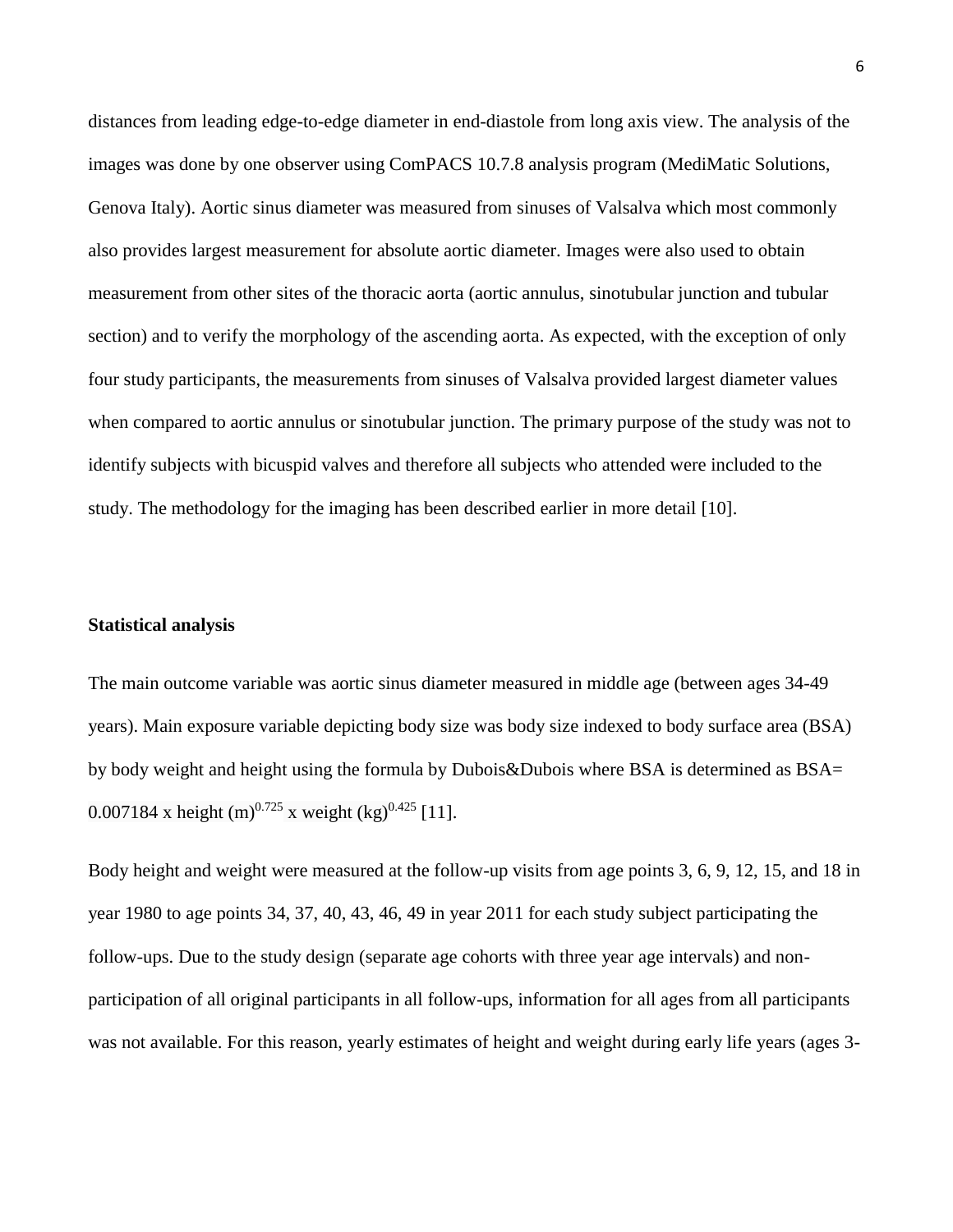34) were obtained (estimated) by fitting subject-specific curves as mixed model regression splines. For example, the height  $Y_{ij}$  of individual at time  $t_{ij}$  was modelled as follows:

$$
Y_{ij} = [\alpha + \beta t_{ij} + \sum_{k=1}^{5} \gamma_k B_k(t_{ij})] + [\alpha + b_i t_{ij} + \sum_{l=1}^{3} c_{il} B_l(v_{ij})] + e_{ij},
$$

The model entails a population average profile as the fixed part (the terms in the first brackets) as well as the subject-specific deviation from the mean profile as the random part (the terms in the second brackets), and the measurement error term  $e_{ij}$ . In addition to the linear parts in the model, the spline terms are included to model the possible nonlinear trends in the population average profile and the subject-specific profiles. The term  $v_{ij}$  in the random spline term is the duration of the follow-up from the baseline visit. The B-functions in spline terms are basis functions, which were used for constructing the splines. Corresponding model was used for weight.

To avoid over-fitting, the number of knots in the subject-specific part was reduced (two knots on the calendar time from 1980 to 2011) from that of the fixed effects part (four knots on age from 3 to 34 years). The population average profile was allowed to vary across birth cohorts and sex.

Using splines provides a very accurate prediction of subjects weight and height for missing data points [12]. As expected, the resulting correlation between thus estimated and actually measured data for BSA is strong as age dependent development of height and weight is very consistent. For age groups with applicable data for comparison, the resulting correlation coefficients for BSA values ranged between 0.978-0.992 (Age groups: 3 [n=265], 6 [n=548], 9 [n=866], 12 [n=926], 15 [n=945], 18 [n=968], 21 [n=560], 24 [n=543], 27 [n=346], 30 [n=563] and 33 [n=529] years). The results obtained using the estimated values in the entire study population were further confirmed by using only this measured follow-up data.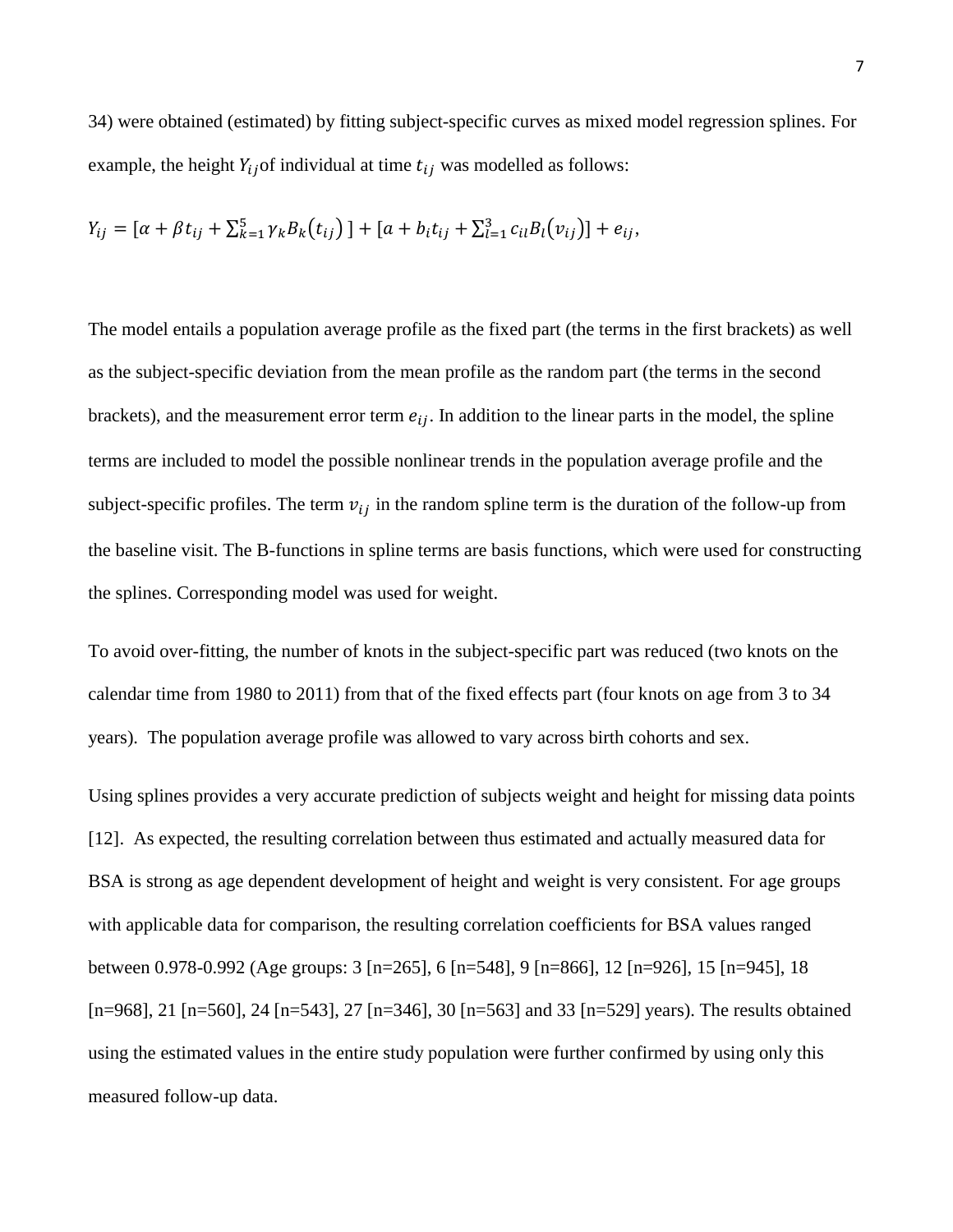Multivariable linear regression analysis was used to study the association between estimated and BSA in different ages and aortic sinus diameter measured in middle age. In order to compare the relative strengths of the associations, all BSA values were age standardized and centered to mean (ztransformed with mean=0 and SD=1). All analyses were adjusted for age, sex and diastolic blood pressure which are the most significant factors associating with aortic sinus diameter (p≤0.001 for all).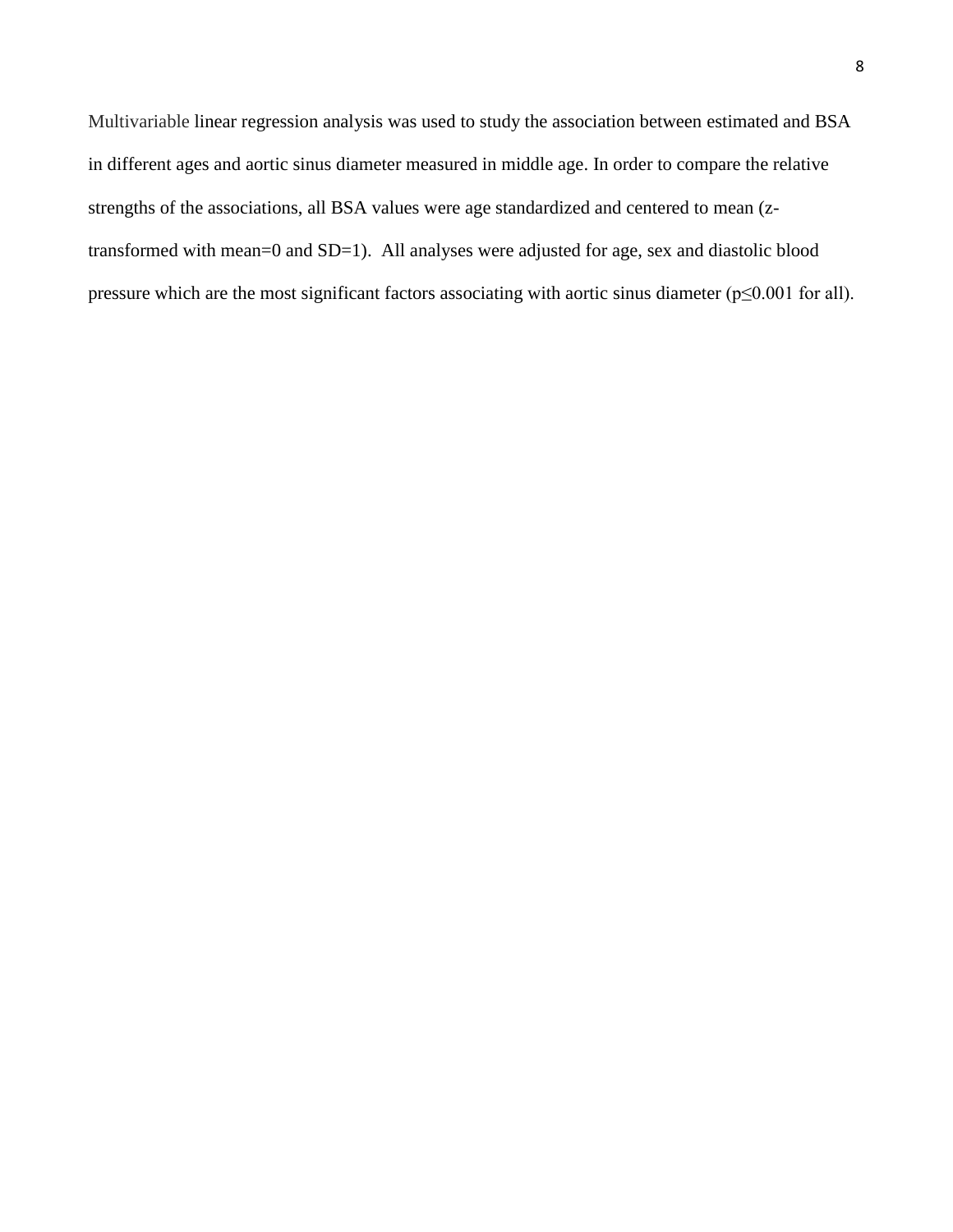### RESULTS

## **Population characteristics**

Characteristics of study population measured in 2011 are presented in Table 1. The study population comprises relatively healthy Caucasian general population. At baseline (in 1980) when most of the subjects were still children and adolescents, only 0.7% of the subjects were obese (age and sex specific values corresponding to adult BMI  $\geq 30 \text{kg/m}^2$ ), none had type 2 diabetes and 13.1% were daily smokers. The development of BSA in the study population in early life is illustrated in Figure 2.

Mean aortic sinus diameter was  $3.44cm$  (SD 0.30) or  $1.68cm/m<sup>2</sup>$  (SD 0.18) for men and  $3.02cm$  (SD 0.26) and 1.70cm/m<sup>2</sup> (SD 0.19) for women. In the entire study population one-year increase in age associated with 0.10mm (95% CI: 0.08-0.13) increase in aortic sinus diameter. Overall, 107 subjects  $(5.0\%)$  had BSA indexed aortic sinus diameter greater than 2.0cm/m<sup>2</sup>. Sixteen of these subjects (15%) had an aortic sinus diameter of 4.0cm or greater (only one female). Altogether forty-one subjects had aortic size of 4.0cm or greater representing 2.1% of the population.

## **Associations of BSA measured in different ages with ascending aortic diameter in middle-aged**

By observing adjusted regression coefficients, aortic sinus diameter measured in middle age associated most strongly with estimated BSA values in early twenties (between ages 20-25 years)(Figure 3). The association weakened gradually after that age (Figure 3). This age corresponds to the age when the rapid growth of BSA is stalled by the end of body height growth and declining rate of lean mass development (Figure 2). After early twenties BSA still grows but to a much slower pace and the two figures no longer convergence (Figure 2 and 3). The highest regression coefficient for the association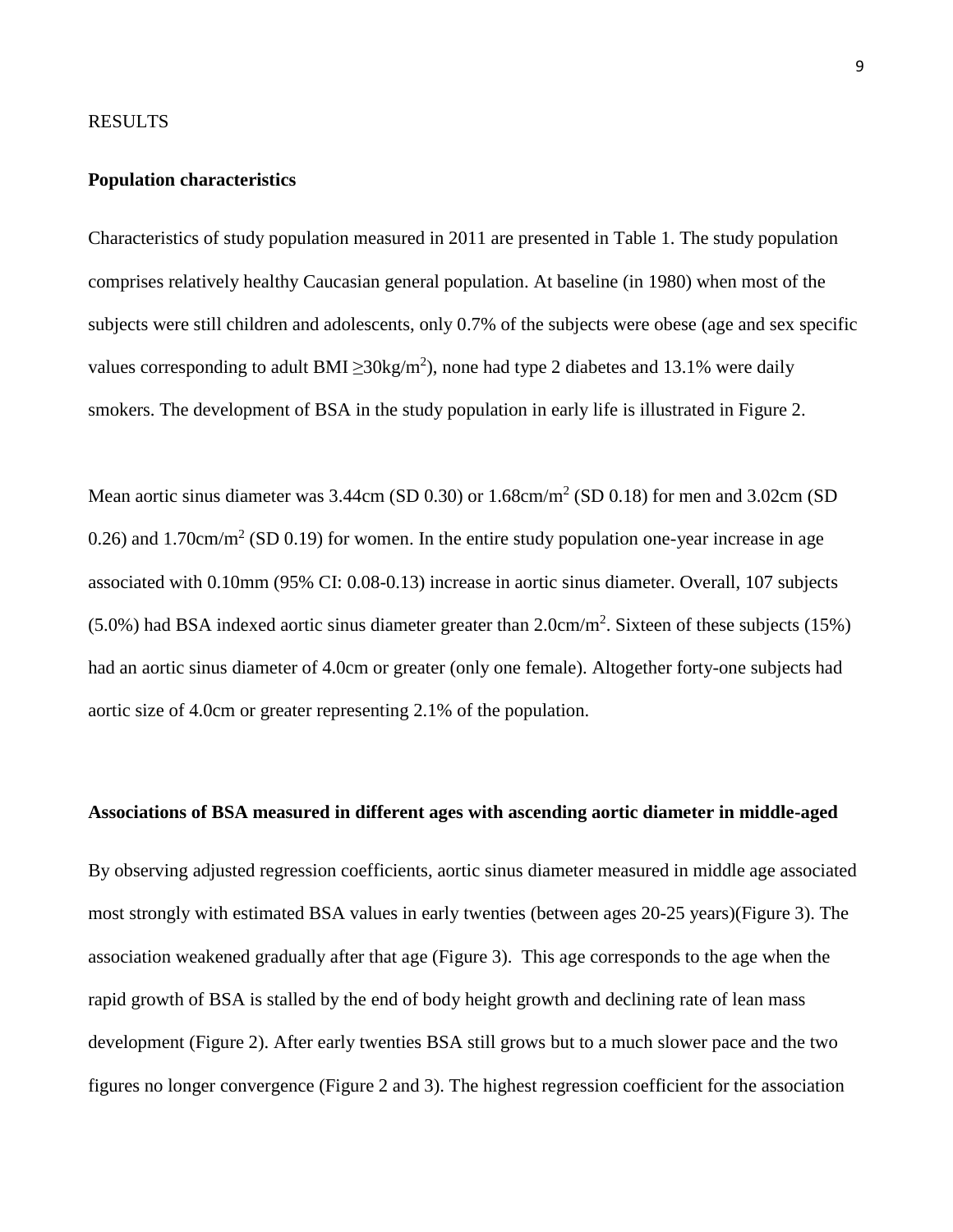was observed for estimated BSA at the age of 23 years (coefficient 1.04 with 95% CI 0.87-1.21). The regression coefficient for BSA measured at the time of the ultrasound (in middle age) was significantly weaker (coefficient 0.74 with 95% CI 0.58-0.89). This means that one SD change in estimated BSA at age of 23 years associates with approximately 1.04mm change in aortic sinus diameter whereas one SD change in BSA in middle age associates with a 0.74mm change. In absolute terms this means that a 0.1 unit change in BSA at the age of 23 years corresponds to a 0.53mm difference in observed aortic size as opposed to a 0.33mm difference when BSA is measured in middle age.

In order to control for any possible inaccuracies related to the estimated BSA data, the results were confirmed using only observed data by applying linear mixed modeling with repeated measures with an interaction between age at each BSA measurement and observed BSA thus allowing the association between BSA and aortic sinus diameter to be different at different ages. In line, the highest correlation coefficient was seen between BSA observed at the age of 21 years and middle age aortic sinus diameter (coefficient 0.086 with 95% CI 0.064-0.109) after which the strength of the association declined. Finally, when focusing on subjects with observed data at the age of 21 years and at the time of the ultrasound (an age cohort, that also presented with the absolute highest correlation coefficient in linear regression analysis, n=556), the difference in correlation coefficients for was substantial (coefficient 1.45 with 95% CI 0.11-1.76 for BSA at age 21 vs. 0.95 with 95% CI 0.66-1.24 in middle age) supporting the findings obtained using estimated values.

For clinical reference, the mean aortic sinus diameter in middle age indexed to BSA in early twenties was  $1.77 \text{cm/m}^2$  for men and  $1.81 \text{cm/m}^2$  for women. The normal upper limits defined by 95% threshold for observed values were  $2.10 \text{cm/m}^2$  for men and  $2.12 \text{cm/m}^2$  for women. The association between BSA estimated in early twenties (at age 23) and aortic sinus diameter measured in middle age (between ages 34-49) in men and women is presented in Figure 4.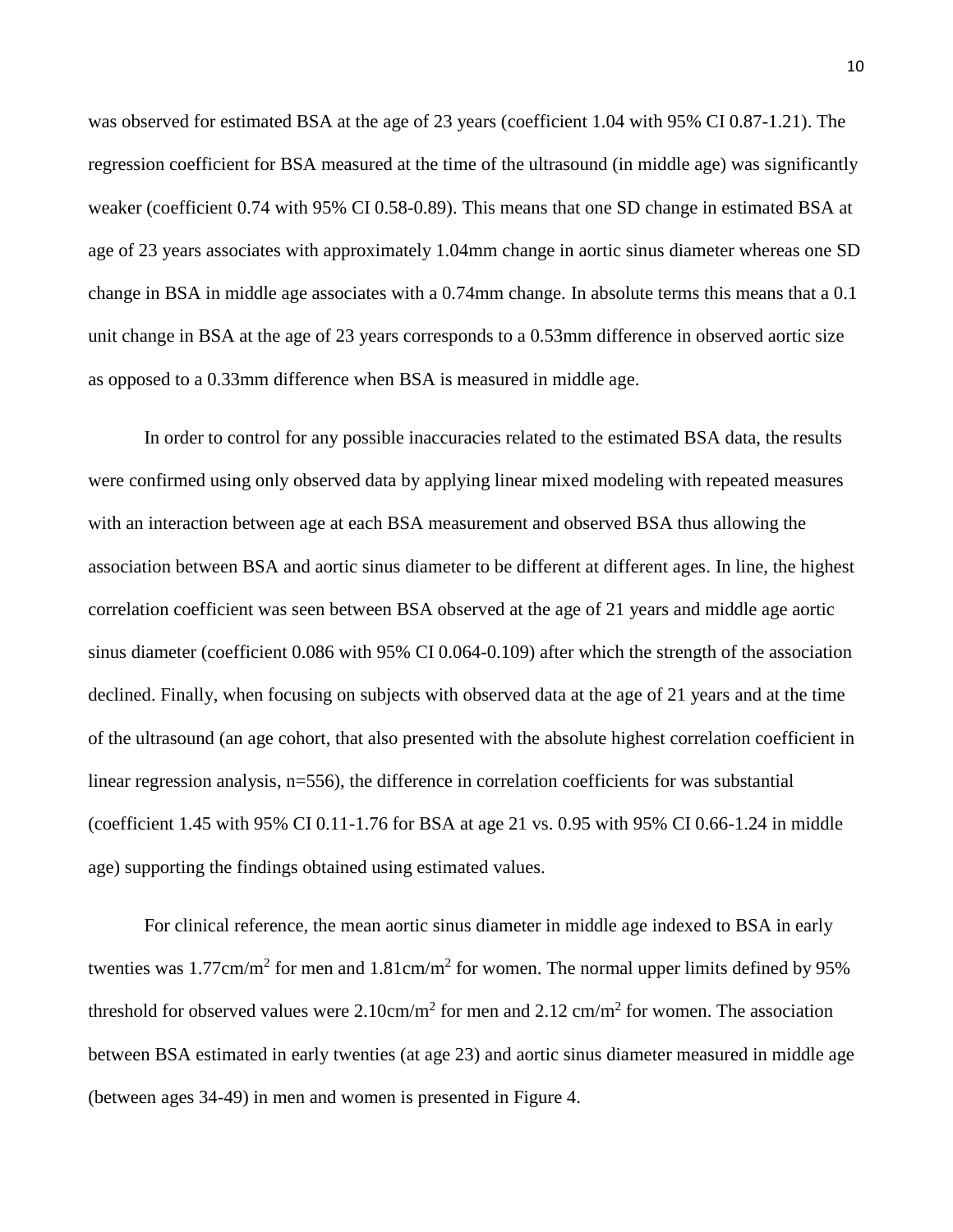#### **The impact of weight change from early adulthood to middle age on aortic size**

The fact that aortic size is most strongly associated with BSA measured in early adulthood suggests that aortic size is determined by body size developed up until that point. We analyzed the association of subsequent changes ( $\Delta$ -values) in body weight (and BSA) from that age period to middle age. As individual height remains almost constant from early adulthood to early middle age, the changes in BSA only reflect body weight gain or loss between these ages. According to linear regression analysis (model also adjusted with average of BSA between ages 21-25), Δ-weight did not associate significantly with aortic sinus diameter (10kg change corresponding to a -0.065mm change in diameter with 95% CI-0.186 to 0.056, p=0.290). The associations between change in body weight and aortic sinus dimension were not significantly different among men and females (p>0.4 for interaction) and the associations remained constant regardless of the baseline BSA (p>0.9 for interaction). Furthermore, there was no significant interaction with age (cohort) showing that the effect of weight change is not significantly different regardless the time in which it occurs  $(p>0.4$  for interactions) as the time difference between early adulthood and the ultrasound study in middle age up were approximately 10 years for the youngest age cohort and 25 years for the oldest age cohort.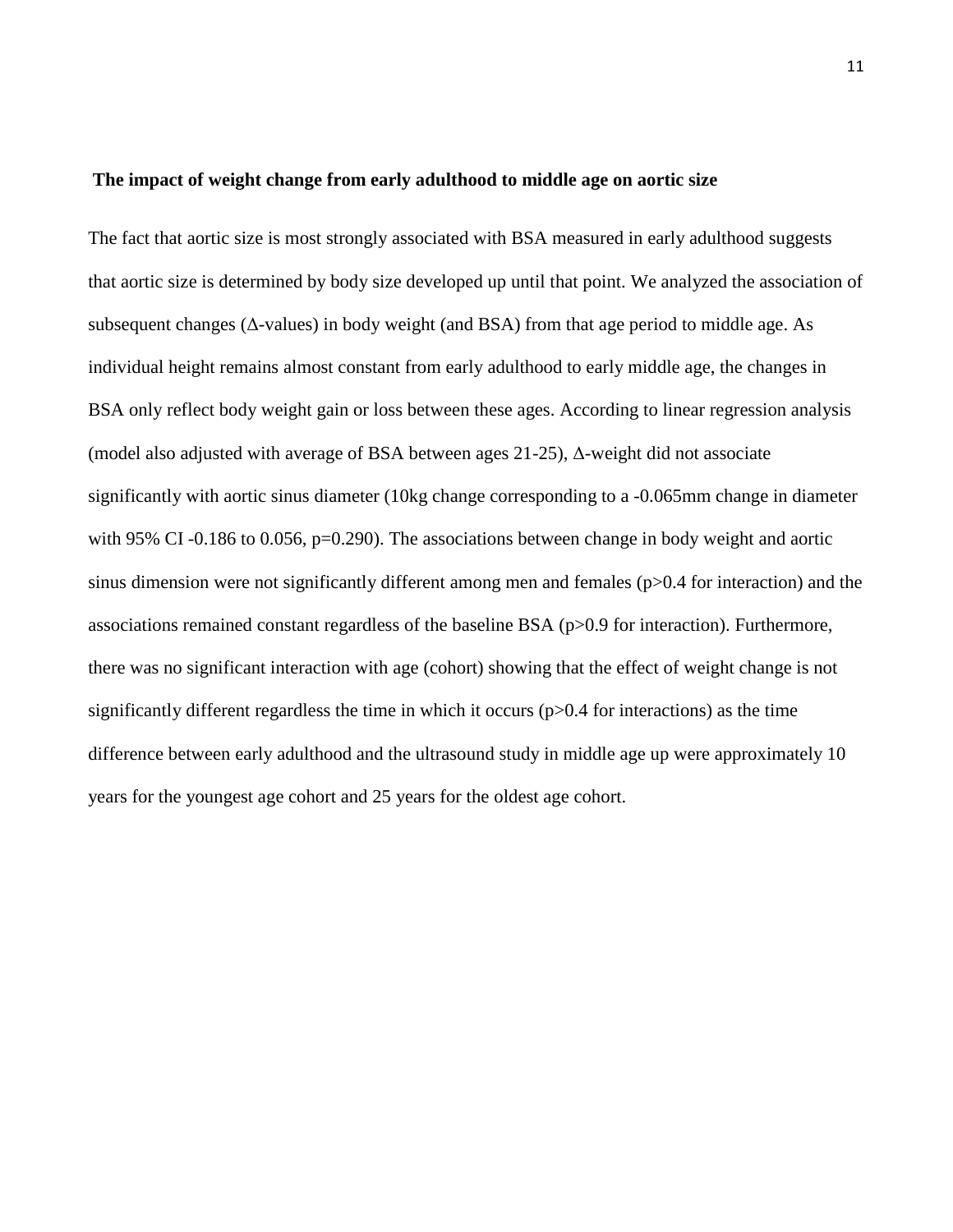### DISCUSSION

The novel results of this study reveal that compared with BSA measurements from other ages, BSA in early twenties associates strongest with aortic sinus diameter in middle age. Weight gain after early adulthood does not seem to have substantial impact on aortic size. This age (early twenties) marks also the age when the rapid growth of BSA reaches its plateau suggesting that aortic size at sinuses of Valsalva is strongly determined by body size development until that point.

The major indication of the present results is that estimating the relation between body size and aortic sinus diameter, using contemporary BSA in middle age can lead into underestimating the relative size of aortic size if the subject has substantially gained weight after early adulthood. Obviously, this finding does not impact middle aged (or older) subjects who already have aortic sinus size larger than normal by current standards (indexed to BSA or exceeding the absolute limit of 40mm) who should be monitored and treated according to established guidelines [1,3,4]. However, middle-aged subjects who are found to have relative aortic sinus size below but near the upper limit of normal and who have substantially gained weight after early adulthood, should probably be monitored for possible abnormal growth. For example, if a male subject with BSA of  $1.7m^2$  in early adulthood gains 30kg (or 66lbs) when becoming middle aged (corresponding to  $\sim 0.3 \text{m}^2$  change in BSA), he is considered to have a normal relative aortic size measured at 38mm in middle age (corresponding to 1.9cm/m<sup>2</sup> indexed to BSA). In reality, the relative size of the aorta could be already abnormal. As changes in body weight seem to have very little impact of aortic diameter in later life, the possible abnormal growth tendency should be reliably distinguished by recurrent transthoracic ultrasound follow-ups according to established guidelines [1,3]. In line, dedicated longitudinal studies in adults over the age of 30 years of age have shown that aortic sinus size increases very little with increasing bodyweight [13,14]. In the Framingham risk study in a population with a mean age of 52 years, 10-unit increase in BMI (23-40kg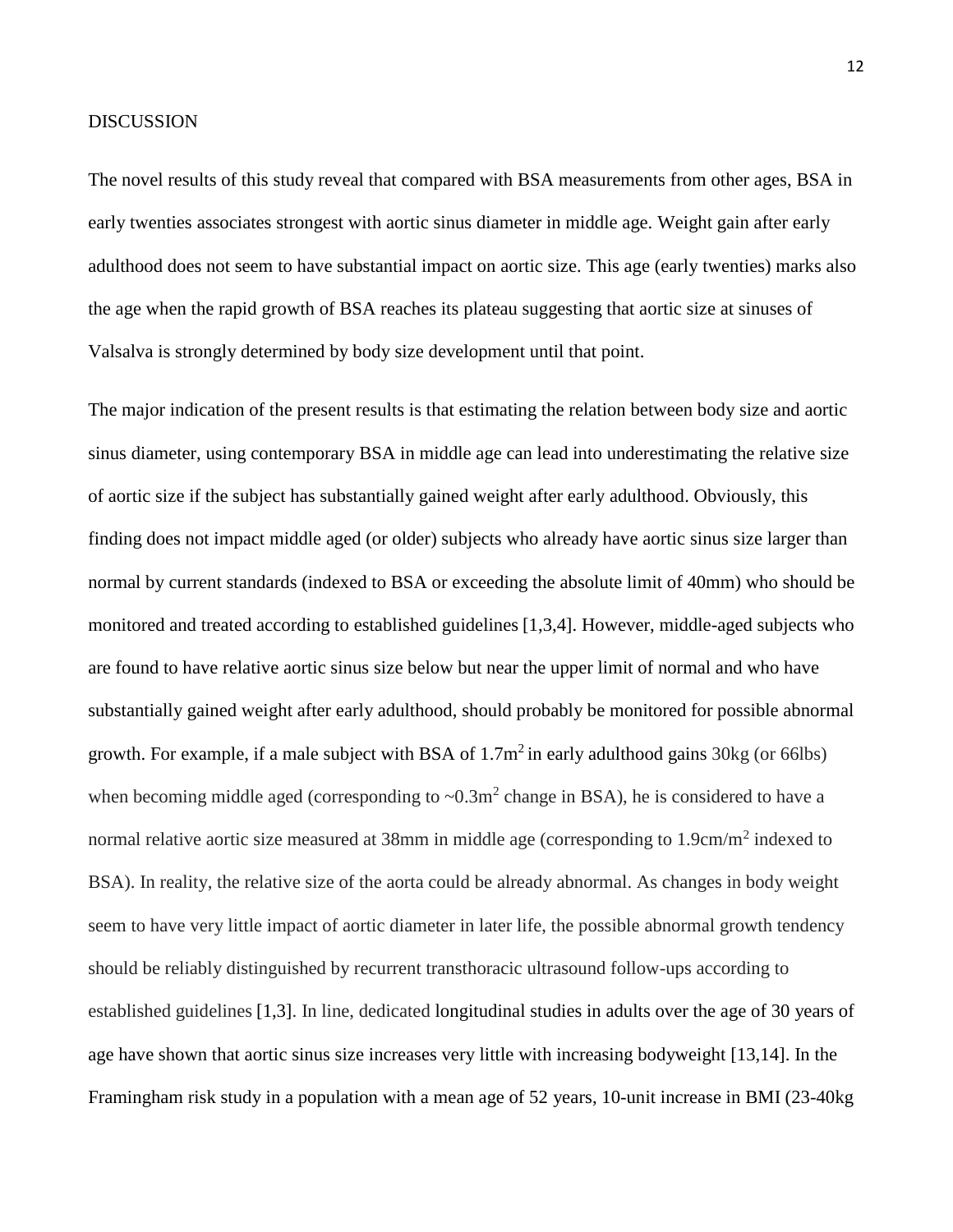increase between subjects of 150cm and 200cm of height) in a time period of 16 years corresponds to only approximately 1mm change in aortic diameter [13]. Correspondingly results of the Coronary Artery Risk Development in Young Adults Study with mean age of 30 years at the beginning of the study have shown that a increase of 10kg in body mass over a 20 year period associates with 1.1 - 1.2mm increase in aortic diameter [14].

In order to avoid confounding by overweight, it has been also proposed that aortic diameter be indexed to height instead of BSA. However, existing guidelines recommend using BSA because evidence of large series for height indexed values are lacking and BSA seems superior to height in explaining aortic size [1,3,4,15]. In the present study, we did not compare the predictive value of height and BSA but indexing aortic size to BSA in early twenties accounts for the confounding by middle age overweight and obesity but still captures the possible residual effect of weight gains during at the end of puberty. In line with current recommendations the upper limit for aortic size index to BSA is similar in both sexes (approximately  $2.1 \text{cm/m}^2$  in our population). The limitation of our data is that as aortic size increases approximately 0.7-1mm for each decade for life, our reference figures should be interpreted with caution in older patients.

Observing that that aortic size measured at sinuses of Valsalva is most strongly predicted by body size in early life leads to the question of the relative impact of body weight and the possible effect of early life obesity. Previous studies have showed that body weight seems to a have smaller relative impact on aortic sinuses than body height [14,16]. Therefore it is questionable whether preventing childhood obesity could prevent aortic sinus dilatation which is a strong risk factor for aortic regurgitation even in the absence of abnormal valve morphology [17-19]. At least among adults, high BMI is not a substantial risk factor for developing aortic regurgitation or aortic dissection [2,20,21]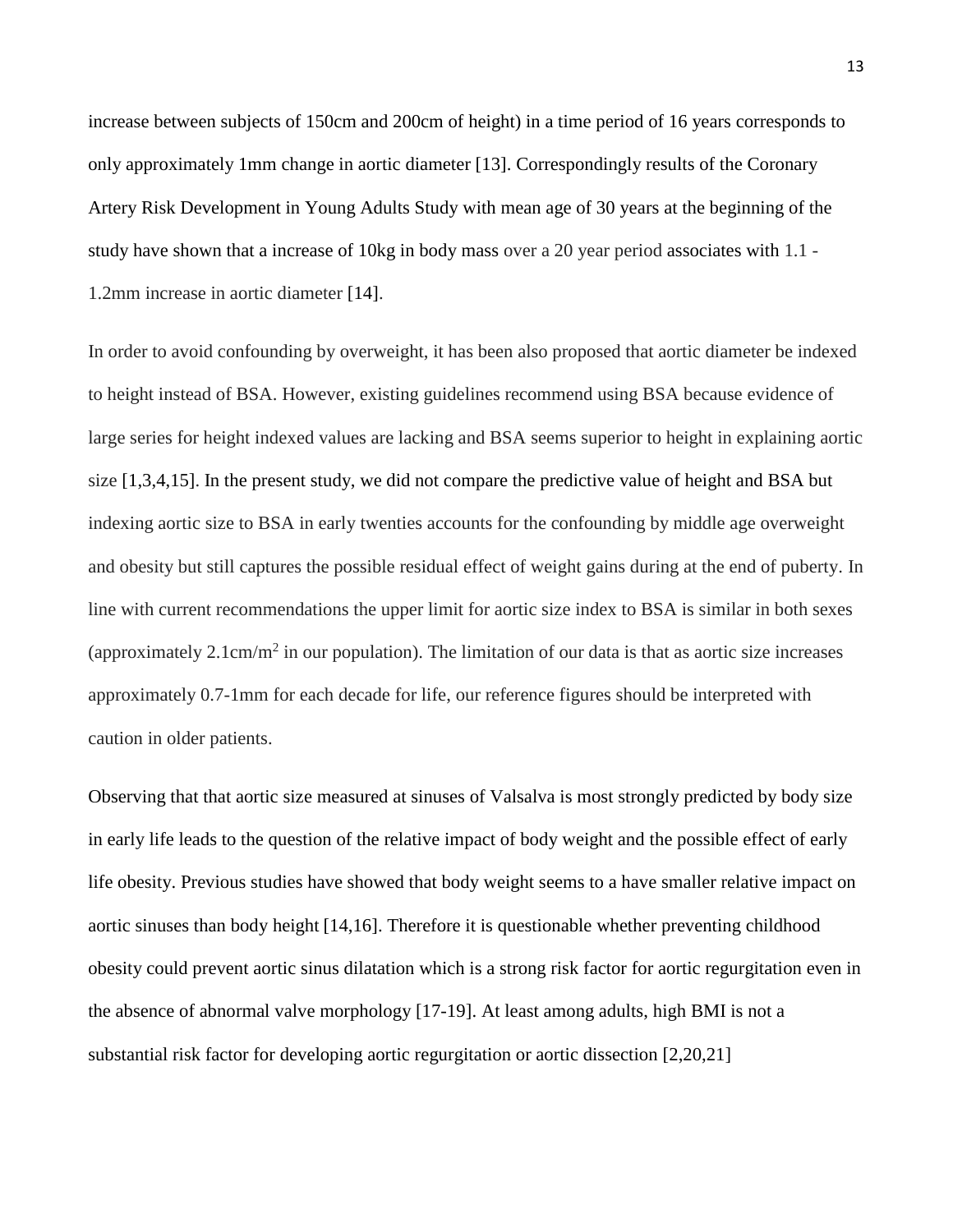The strengths of the present study are the high quality follow-up data of cardiovascular risk factors from childhood to middle age including anthropometric and physiological factors over the course of 31 years. During the follow-up time there has been only minimal loss to follow-up due to cardiovascular mortality. The homogenous study population facilitates the observation of the impact of risk factors on the studied endpoints.

Main limitation of the present study is that we do not have ultrasound measurements of aortic sinuses from different age periods before middle age. Multiple measurements would provide reliable measurements for the development of aortic size with age in respect to changes in body size. However, given the very modest magnitude of the association between aortic growth tendency and changes in body weight in previous studies, our main conclusions seem justified. Additionally, as we did not screen for or excluded subjects with possible valvular or aortic abnormalities (which are rare), the main findings are mainly based on observations of general population and not applicable to specific and rare patient groups such as subjects with bicuspid aortic valve or other aortic pathology.

In conclusion, aortic sinus diameter seems to be mainly determined by achieved body size in early twenties. Weight gain after that age does not have substantial impact on aortic size.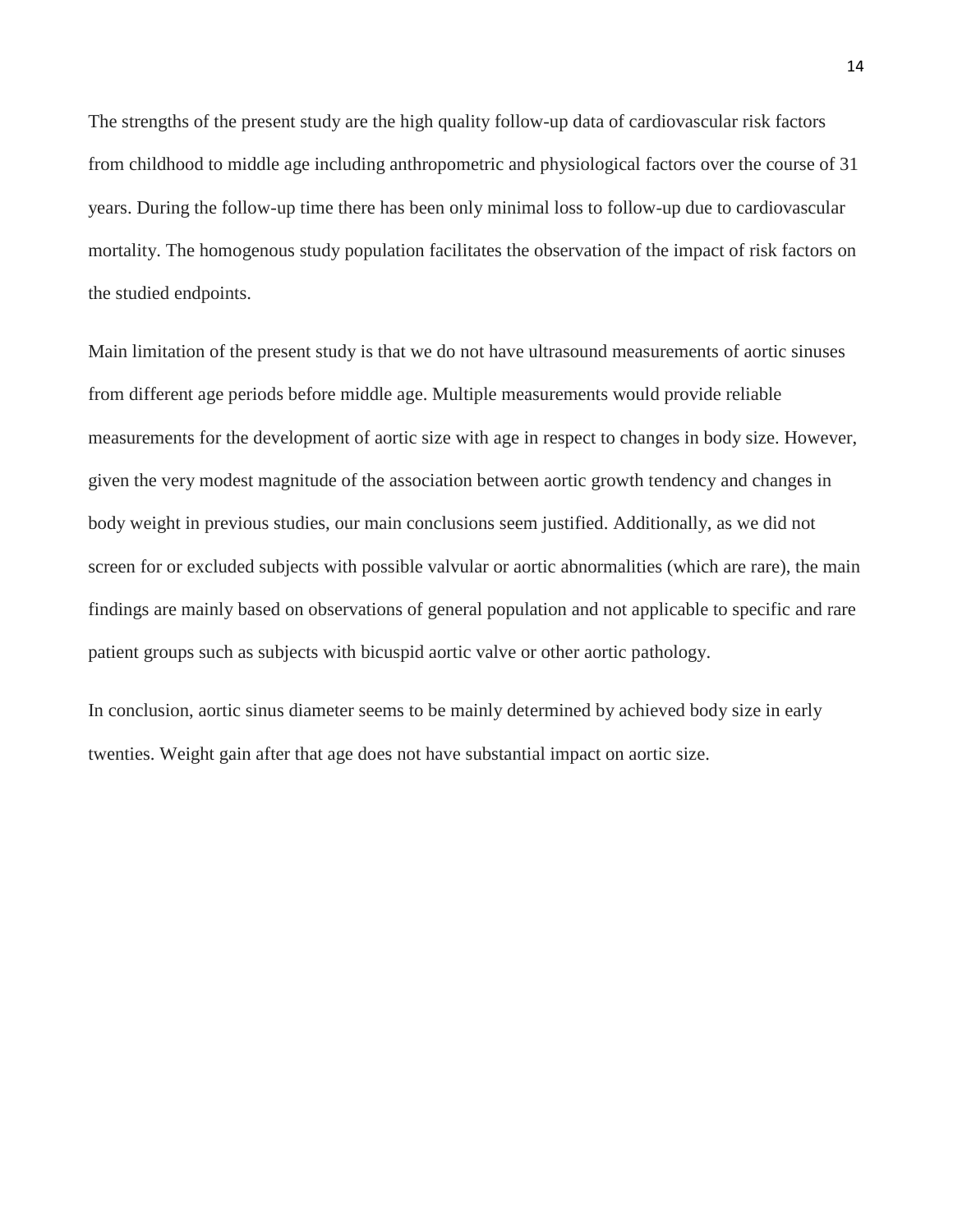### ACKNOWLEDGEMENTS

The Young Finns Study has been financially supported by the Academy of Finland: grants 286284 (T.L.), 134309 (Eye), 126925, 121584, 124282, 129378 (Salve), 117787 (Gendi), and 41071 (Skidi); the Social Insurance Institution of Finland; Competitive State Research Financing of the Expert Responsibility areas of Kuopio, Tampere and Turku University Hospital Medical Funds (grant X51001 for T.L.); Juho Vainio Foundation; Paavo Nurmi Foundation; Finnish Foundation of Cardiovascular Research; Finnish Cultural Foundation; Tampere Tuberculosis Foundation; Emil Aaltonen Foundation; Yrjö Jahnsson Foundation; Signe and Ane Gyllenberg Foundation and Diabetes Research Foundation of Finnish Diabetes Association. The authors have no relationship with industry resulting in possible conflicts of interest.

# CONTRIBUTORSHIP

JAH, SR, TeL, OR and JV planned the present study. JAH, JH, SR, NK, N-HK, EJ, PT, MK, ToL, TeL, MJ conducted the study. All authors (JAH, JH, SR, NK, N-HK, MK, EJ, PT, MK, ToL, TeL, JV, MJ and OR) have been involved in reporting the study (i.e.drafting the work or revising it critically for important intellectual content). Jussi A. Hernesniemi is responsible for the data analysis and along with Olli Raitakari is responsible of the overall content of the work. All authors have given their final approval for the manuscript.

## FUNDING STATEMENT

The funders of this study (as listed in acknowledgements) have had no part in designing or conduction of this study.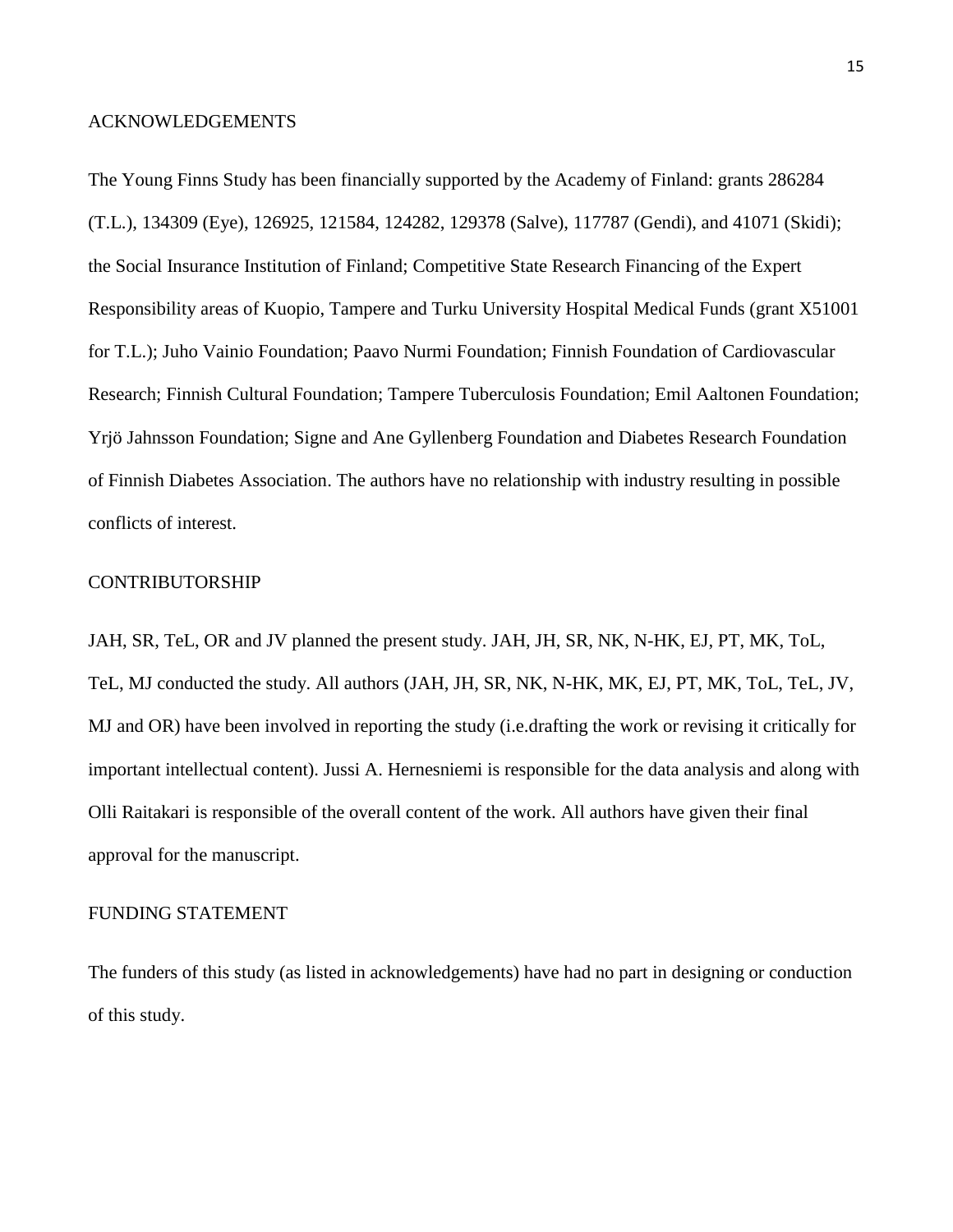# COMPETING INTERESTS

None.

## ETHICS APPROVAL

Local ethics committees at all recruiting study centres have approved the study protocol.

# AUTHOR STATEMENT

The Corresponding Author has the right to grant on behalf of all authors and does grant on behalf of all authors, an exclusive licence (or non exclusive for government employees) on a worldwide basis to the BMJ Publishing Group Ltd and its Licensees to permit this article (if accepted) to be published in HEART editions and any other BMJPGL products to exploit all subsidiary rights.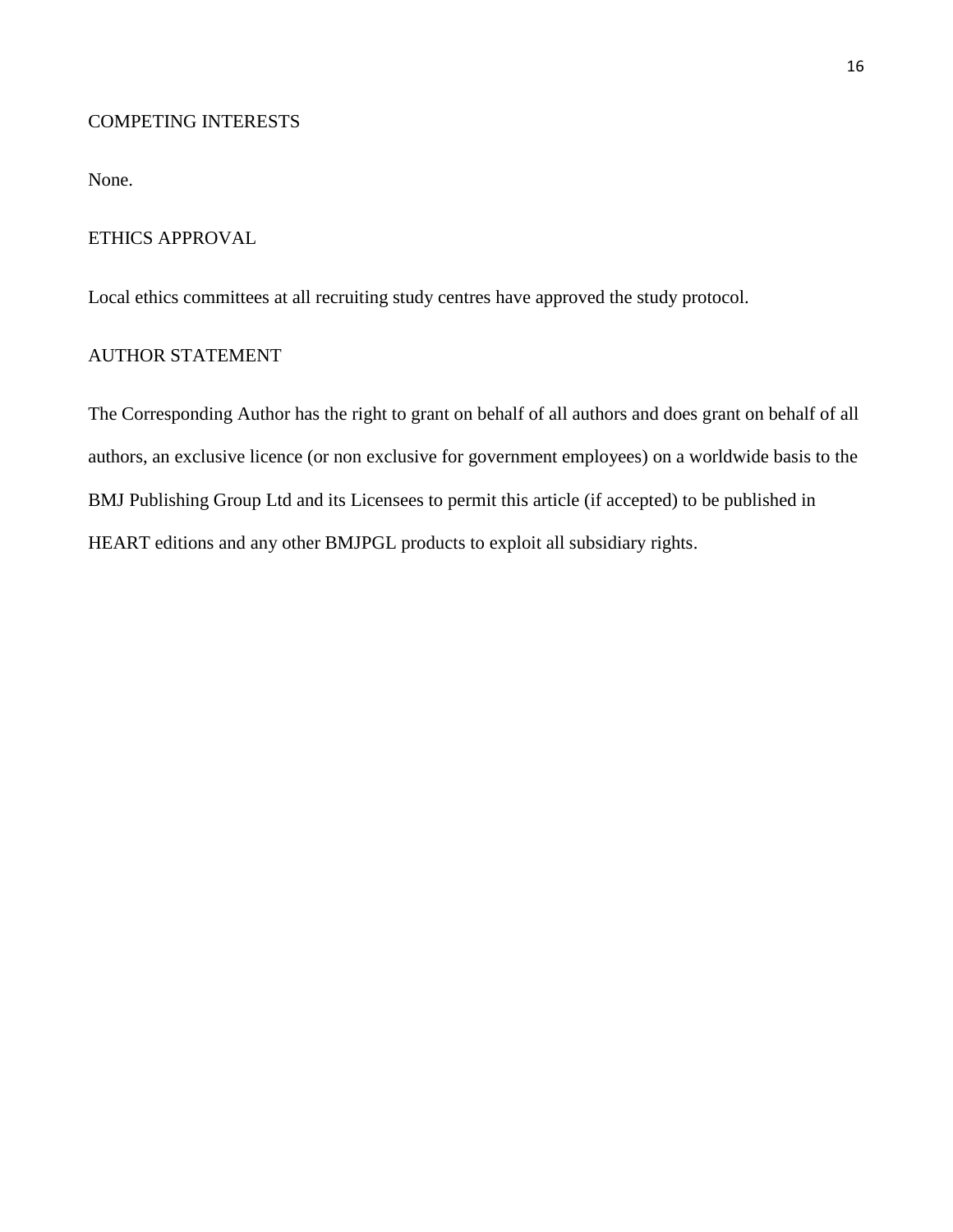# REFERENCES

- 1 Hiratzka LF, Bakris GL, Beckman JA, *et al.* 2010 ACCF/AHA/AATS/ACR/ASA/SCA/SCAI/SIR/STS/SVM guidelines for the diagnosis and management of patients with thoracic aortic disease: executive summary. A report of the American College of Cardiology Foundation/American Heart Association Task Force on Practice Guidelines, American Association for Thoracic Surgery, American College of Radiology, American Stroke Association, Society of Cardiovascular Anesthesiologists, Society for Cardiovascular Angiography and Interventions, Society of Interventional Radiology, Society of Thoracic Surgeons, and Society for Vascular Medicine. Catheter Cardiovasc Interv. 2010;**76**:E43– 86.
- 2 Braverman AC. Acute aortic dissection: clinician update. *Circulation* 2010;**122**:184–8. doi:10.1161/CIRCULATIONAHA.110.958975
- 3 Erbel R, Aboyans V, Boileau C, *et al.* 2014 ESC Guidelines on the diagnosis and treatment of aortic diseases: Document covering acute and chronic aortic diseases of the thoracic and abdominal aorta of the adult. The Task Force for the Diagnosis and Treatment of Aortic Diseases of the European Society of Cardiology (ESC). Eur. Heart J. 2014;**35**:2873–926. doi:10.1093/eurheartj/ehu281
- 4 Evangelista A, Flachskampf FA, Erbel R, *et al.* Echocardiography in aortic diseases: EAE recommendations for clinical practice. *Eur J Echocardiogr* 2010;**11**:645–58. doi:10.1093/ejechocard/jeq056
- 5 de Jonge LL, de Jonge LL, van Osch-Gevers L, *et al.* Growth, Obesity, and Cardiac Structures in Early Childhood: The Generation R Study. *Hypertension* 2011;**57**:934–40. doi:10.1161/HYPERTENSIONAHA.110.163303
- 6 Ciccone MM, Miniello V, Marchioli R, *et al.* Morphological and functional vascular changes induced by childhood obesity. *European Journal of Cardiovascular Prevention & Rehabilitation* 2011;**18**:831–5. doi:10.1177/1741826711398180
- 7 Roman MJ, Devereux RB, Kramer-Fox R, *et al.* Two-dimensional echocardiographic aortic root dimensions in normal children and adults. *AJC* 1989;**64**:507–12.
- 8 Raitakari OT, Juonala M, Rönnemaa T, *et al.* Cohort profile: the cardiovascular risk in Young Finns Study. *International journal of epidemiology* 2008;**37**:1220–6. doi:10.1093/ije/dym225
- 9 Raitakari OT, Juonala M, Kähönen M, *et al.* Cardiovascular risk factors in childhood and carotid artery intima-media thickness in adulthood: the Cardiovascular Risk in Young Finns Study. *JAMA* 2003;**290**:2277–83.
- 10 Ruohonen S, Koskenvuo JW, Wendelin-Saarenhovi M, *et al.* Reference Values for Echocardiography in Middle-Aged Population: The Cardiovascular Risk in Young Finns Study. *Echocardiography (Mount Kisco, NY* 2015;:n/a–n/a. doi:10.1111/echo.13025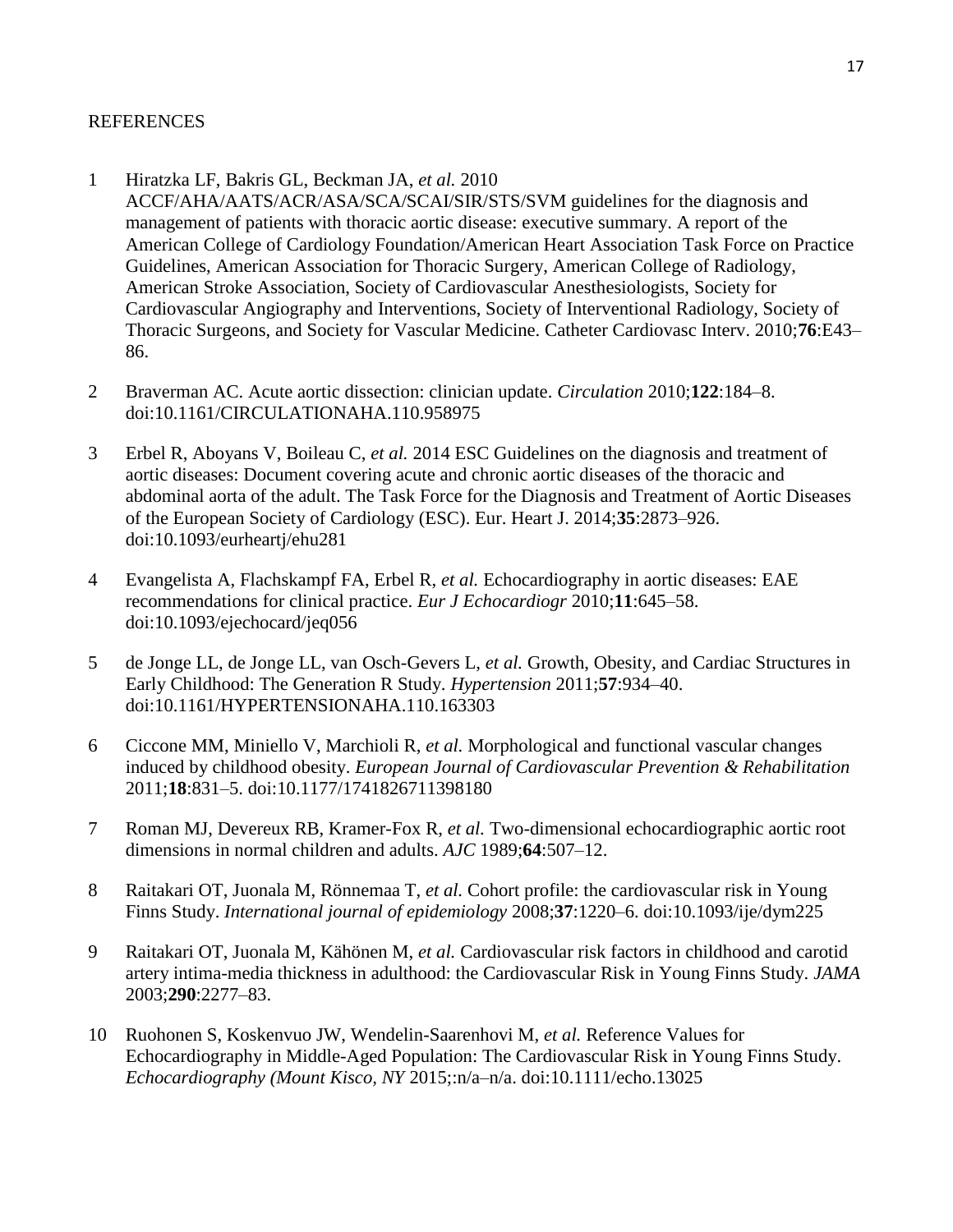- 11 Bois Du D, Bois Du EF. *A formula to estimate the approximate surface area if height and weight be known. 1916.* 1989.
- 12 Welham SJ, Cullis BR, Kenward MG, *et al.* The analysis of longitudinal data using mixed model L-splines. *Biometrics* 2006;**62**:392–401. doi:10.1111/j.1541-0420.2005.00500.x
- 13 Lam CSP, Xanthakis V, Sullivan LM, *et al.* Aortic root remodeling over the adult life course: longitudinal data from the Framingham Heart Study. *Circulation* 2010;**122**:884–90. doi:10.1161/CIRCULATIONAHA.110.937839
- 14 Teixido-Tura G, Almeida ALC, Choi E-Y, *et al.* Determinants of Aortic Root Dilatation and Reference Values Among Young Adults Over a 20-Year Period: Coronary Artery Risk Development in Young Adults Study. *Hypertension* 2015;**66**:23–9. doi:10.1161/HYPERTENSIONAHA.115.05156
- 15 Vasan RS, Larson MG, Benjamin EJ, *et al.* Echocardiographic reference values for aortic root size: the Framingham Heart Study. *J Am Soc Echocardiogr* 1995;**8**:793–800.
- 16 Davis AE, Lewandowski AJ, Holloway CJ, *et al.* Observational study of regional aortic size referenced to body size: production of a cardiovascular magnetic resonance nomogram. *J Cardiovasc Magn Reson* 2014;**16**:9. doi:10.1186/1532-429X-16-9
- 17 Guiney TE, Davies MJ, Parker DJ, *et al.* The aetiology and course of isolated severe aortic regurgitation: a clinical, pathological, and echocardiographic study. *British heart journal* 1987;**58**:358–68.
- 18 Seder JD, Burke JF, Pauletto FJ. Prevalence of aortic regurgitation by color flow Doppler in relation to aortic root size. *J Am Soc Echocardiogr* 1990;**3**:316–9.
- 19 Roman MJ, Devereux RB, Niles NW, *et al.* Aortic root dilatation as a cause of isolated, severe aortic regurgitation. Prevalence, clinical and echocardiographic patterns, and relation to left ventricular hypertrophy and function. *Ann Intern Med* 1987;**106**:800–7.
- 20 Singh JP, Evans JC, Levy D, *et al.* Prevalence and clinical determinants of mitral, tricuspid, and aortic regurgitation (the Framingham Heart Study). *AJC* 1999;**83**:897–902.
- 21 Palmieri V, Bella JN, Arnett DK, *et al.* Associations of aortic and mitral regurgitation with body composition and myocardial energy expenditure in adults with hypertension: the Hypertension Genetic Epidemiology Network study. *American heart journal* 2003;**145**:1071–7. doi:10.1016/S0002-8703(03)00099-1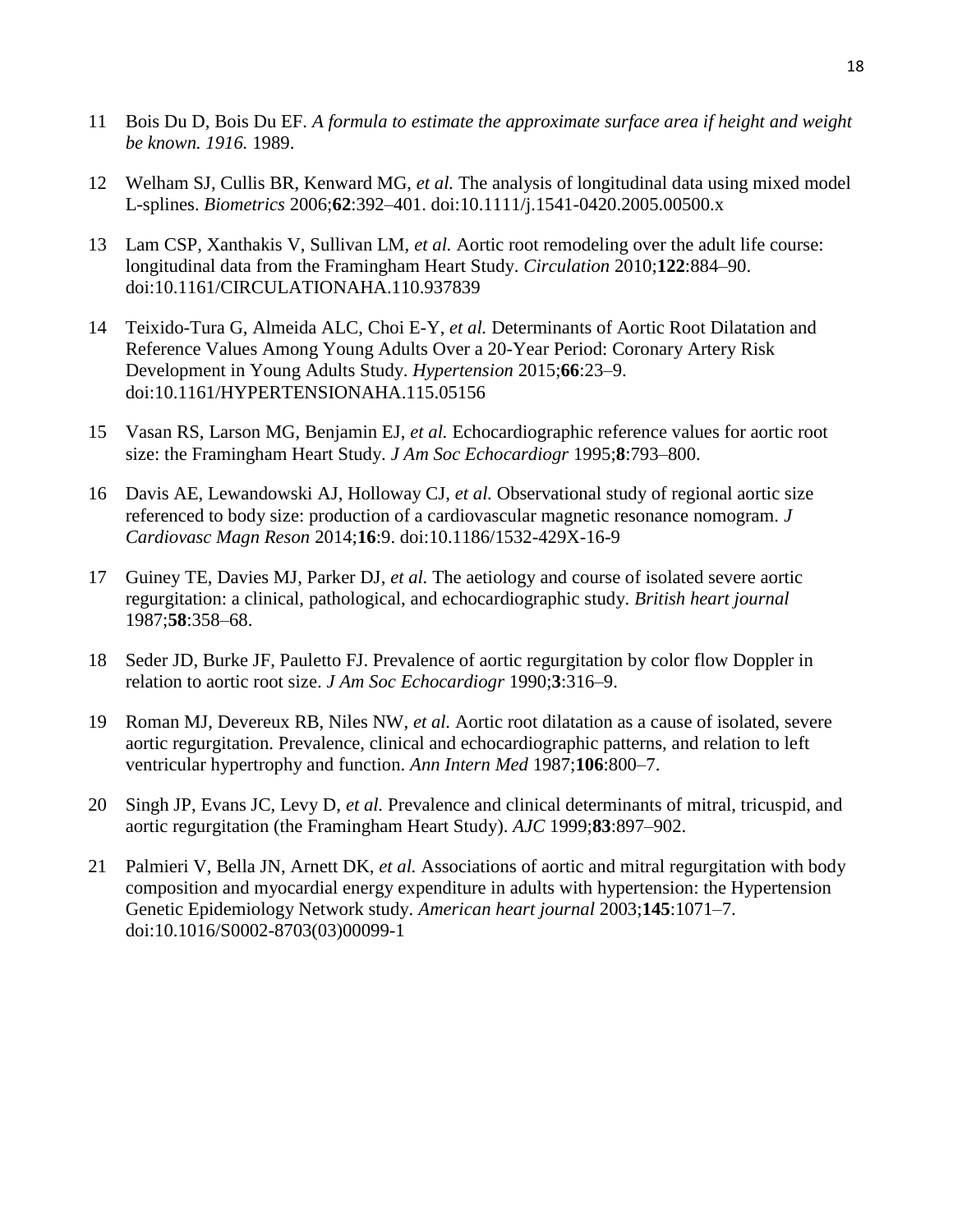Table 1. Characteristics of the study participants of the Cardiovascular Risk in Young Finns Study in middle age (measured in 2011). Values are presented as mean (SD) for continuous variables and n (%) for categorical variables.

| <b>Descriptive Variables</b>                                          | $N=1950$     |
|-----------------------------------------------------------------------|--------------|
| Age, years (range 34-49 years)                                        | 42.0(5)      |
| Males                                                                 | 894 (45.8%)  |
| Diabetic (data missing in $n=15$ )                                    | 71(3.7)      |
| Daily Smokers $(\%)$ (data missing in $n=100$ )                       | 279(15.1)    |
| Body-Mass Index, $kg/m2$                                              | 26.5(5.0)    |
| Body Surface Area, m <sup>2</sup>                                     | 1.91(0.22)   |
| Overweight with body-mass index 25-30 (%)                             | 704(36.1)    |
| Obese with body-mass index $>30$ (%)                                  | 397 (20.4)   |
| Systolic blood pressure, mmHg                                         | 118.9 (14.1) |
| Diastolic blood pressure, mmHg                                        | 74.8 (10.5)  |
| Use of blood pressure lowering medication (data missing in $n=100$ )  | 184 (10.0)   |
| Metabolic disorder According to National Cholesterol Education        |              |
| Program (NCEP) criteria $(\%)$ (data missing in $n=100$ )             | 412 (21.4%)  |
|                                                                       |              |
| Aortic sinus diameter, cm (measured at Sinuses of Valsalva)           | 3.21(0.35)   |
| Aortic sinus diameter indexed to Body Surface Area, cm/m <sup>2</sup> | 1.69(0.19)   |

ֺ֖֚֝֬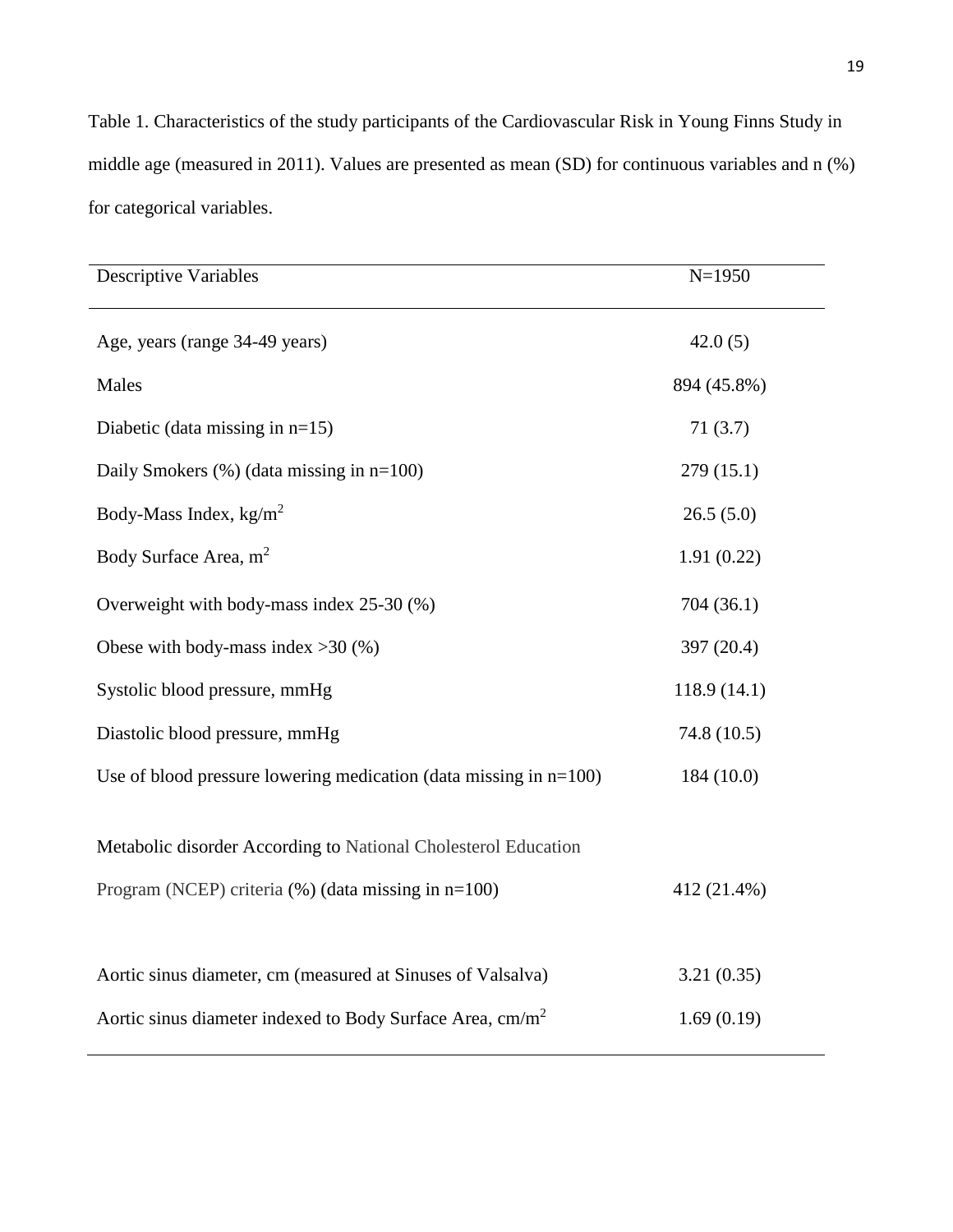

Figure 1. Flow-chart of the longitudinal follow-up protocol of the Cardiovascular Risk in Young Finns Study. Anthropometric data was recorded at three-year intervals from childhood to middle age.

\*Missing values for body size (height and weight) during early life (years 3-34) were estimated calculating subject-specific development curves for body weight and height were by mixed model regression splines using results from repeated measurements of the study

\*\*Participants invited from only one of the five geographical areas (versus five in the entire cohort)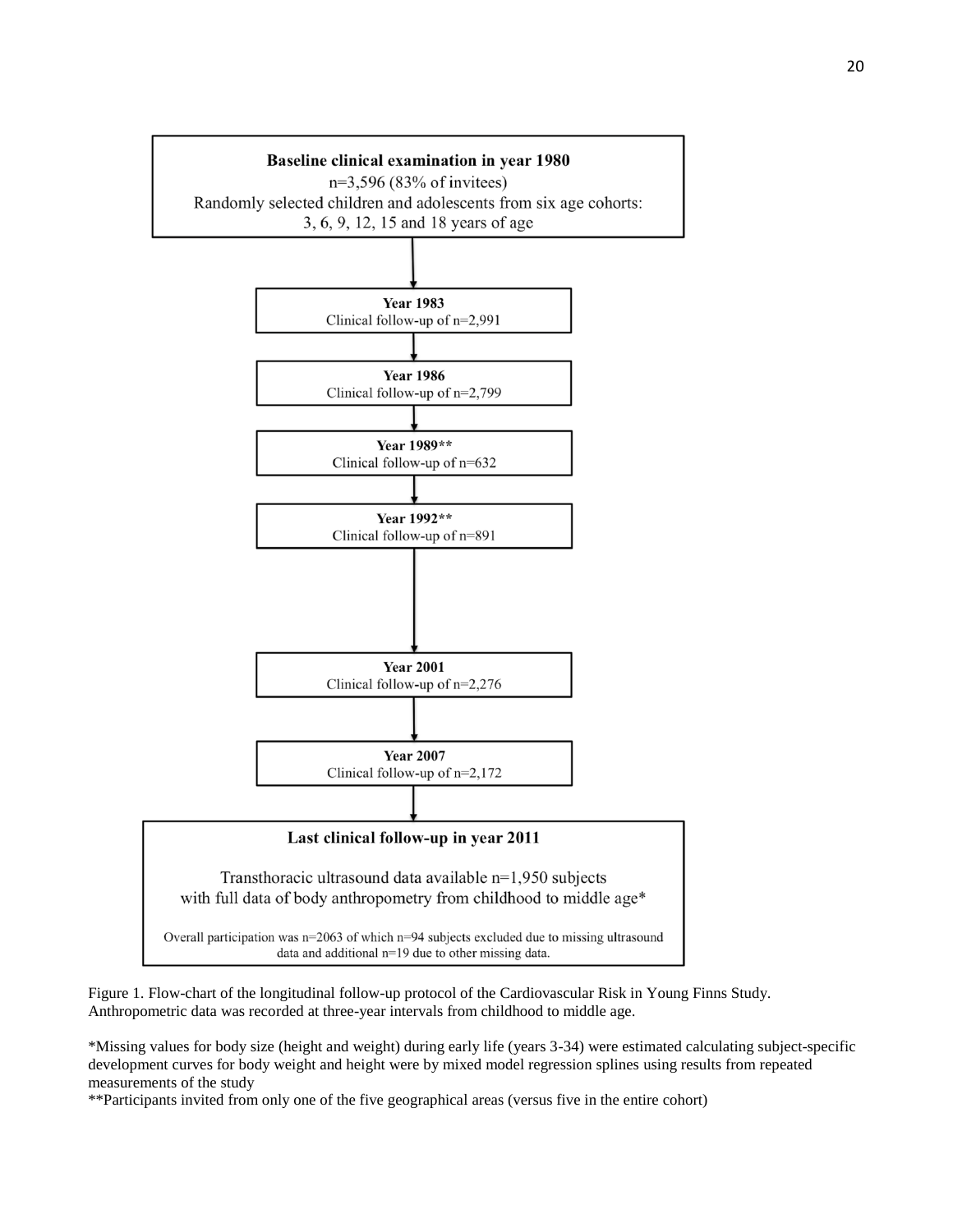

Figure 2. The development of mean body surface area in the Cardiovascular Risk in Young Finns Study population and the lower and upper limits of its standard deviation.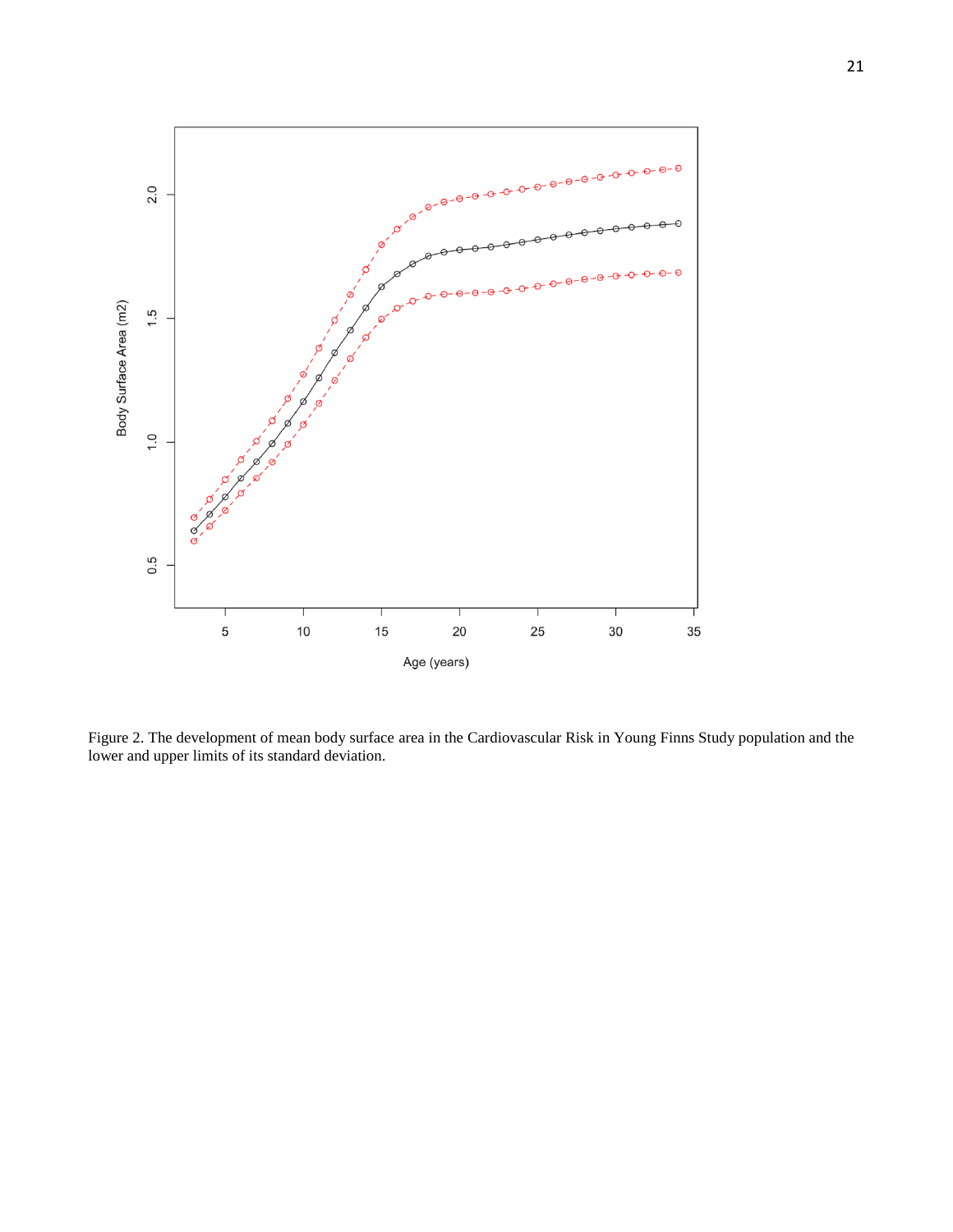

Figure 3. Curve of the association between body surface  $(m^2)$  area in different ages and aortic sinus size measured in middle age (34-49 years). The magnitude of the association in different ages (X-axis) is depicted by a continuous smoothed curve of regression coefficients (with 95% confidence intervals) (values in Y-axis). The coefficient curve depicts the difference in aortic size (mm) corresponding to one standard deviation increase in BSA in each age. The analysis was adjusted with age, sex and diastolic blood pressure in middle age.